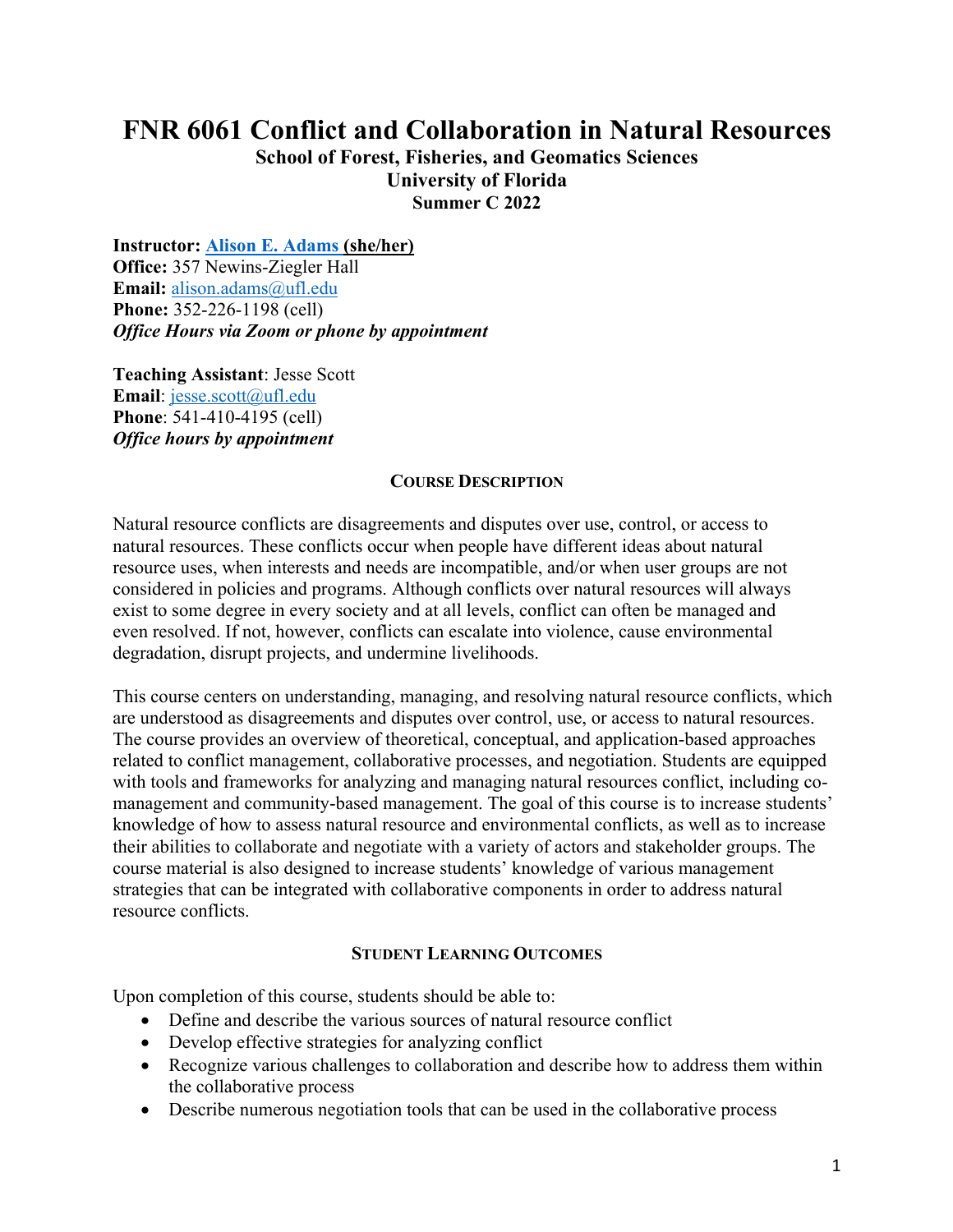• Describe evolving management strategies within natural resource collaboration

## **REQUIRED MATERIALS**

Fisher, R. and W. Ury. 2011. *Getting to Yes*. 2nd Ed. New York: Penguin Books.

Additional required and optional readings will be made available through our course website on Canvas.

#### **ADDITIONAL RESOURCES**

Canvas is a Learning Management System which we will use for our course. You can log-in to Canvas at http://elearning.ufl.edu/

## *Computer and Canvas Support*

On the main page of the e-learning site, there are links for Student FAQ to help you set up your computer to use Canvas and access the various materials involved in the class.

#### *Software*

The "Computer Setup" page provides information on the software you need for Canvas. Documents in this course will be presented in .pdf format where possible. You will need Adobe Reader to view these files, which you can obtain for free at: http://get.adobe.com/reader/.

Written assignments may be presented as a Microsoft Word document (.doc). If you do not have Microsoft Word installed on your computer, you can use Open Office Writer instead, which you can obtain for free at http://www.openoffice.org/.

VoiceThread will be used to present a short video to introduce yourself at the beginning of the class, as well as to summarize your case study towards the end of the class. A VoiceThread allows you to make a video of yourself using a microphone, a web cam, a telephone, or uploaded audio file. VoiceThread runs inside your web browser, so there is no software to download, install, or update. More information and tutorials are available on the course website or through http://ufl.voicethread.com.

- 1. Click this link to join the 2021 Conflict and Collaboration VoiceThread Group: https://ufl.voicethread.com/myvoice/group/23577937
	- a. Login with your gatorlink information (i.e., don't create a new account)
	- b. Watch the Create and Comment tutorials within the group
	- c. Use your webcam/headset to create a video to introduce yourself. Include your name, your location, your interests in natural resources and/or conflict, and an interesting fun fact about yourself that you'd like to share with your fellow students
	- d. When your VoiceThread is finished, share it by dragging and dropping it into the 2021 Conflict and Collaboration VoiceThread Group
	- e. Watch your classmates' intros in VoiceThread, and comment on at least two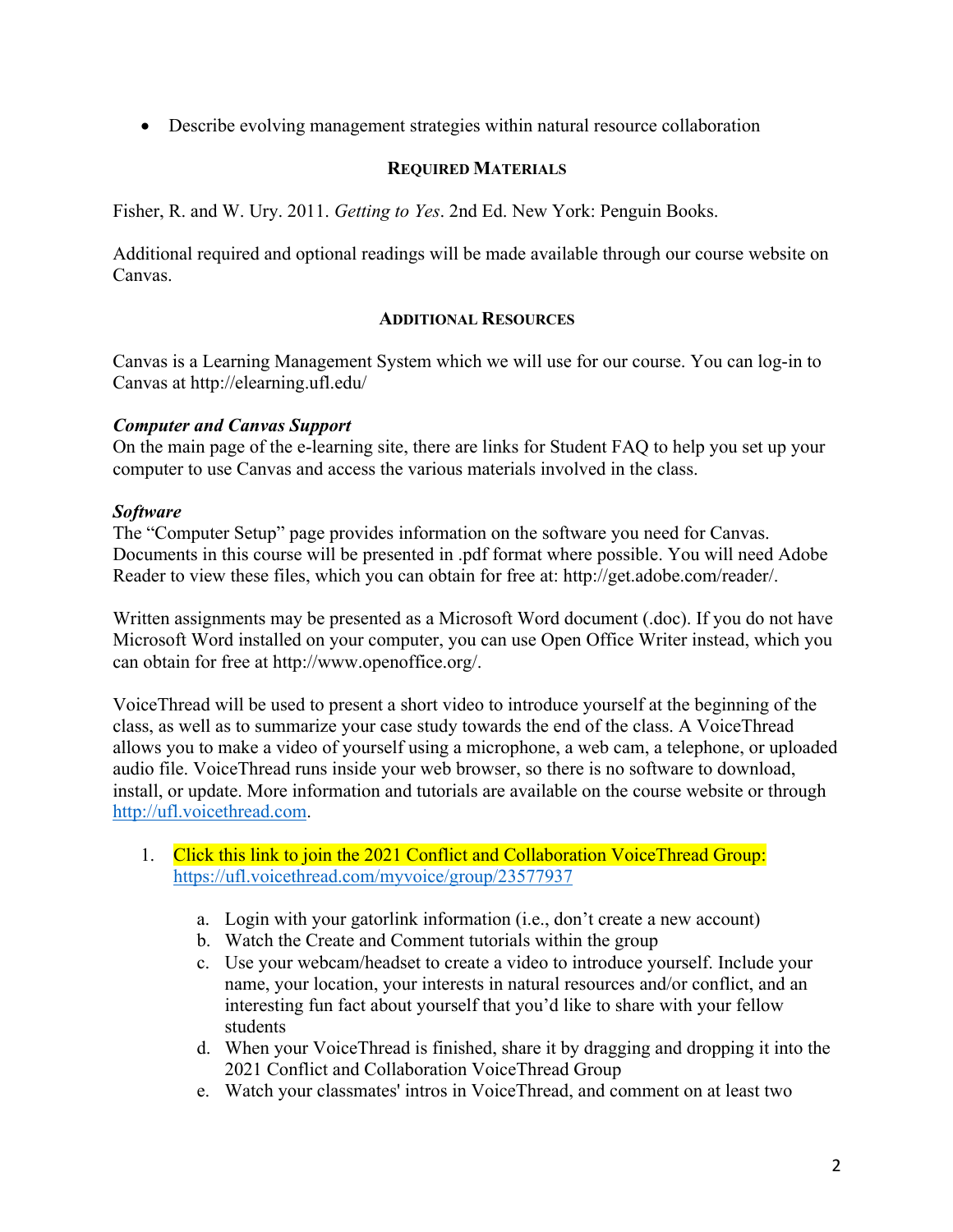f. If you have tech-related questions about this assignment, please post in the Technical Support Discussion, where technical staff can assist.

#### **COURSE ASSESSMENTS**

## *Weekly Reading Questions and Responses*

Discussion questions regarding the readings for each week will serve to provide an opportunity for you to pose questions and engage in meaningful conversation about the readings, lecture topics, and additional videos and materials that are a part of this course. Each week, I will provide a series of questions related to the topic at hand to foster on-line discussion and apply the concepts in the readings to your personal experiences or to your case study project. Responses to questions should demonstrate your understanding of the concepts and frameworks in the readings.

Since we are a large class this semester, discussion groups will be assigned at the beginning of the semester, so the threads do not become overwhelming. These assignments will be done automatically, and I may change discussion groups mid-way through the semester, so people have a chance to meet and discuss topics with more of the class.

In your groups, you will be expected to respond to another student's weekly post once per week during this course. These responses should be critical and explain why you agree or disagree with the student's comments or response. This process of responding to questions and then responding to other students' comments is mean to foster interaction between you, the readings, others in the course, and the instructor.

The discussions this semester will be moderated and graded by our wonderful TA, Jesse Scott.

## *Project Component Assignments*

Project component assignments will be due throughout the semester. Each of these components incorporate the concepts, tools, and frameworks that we have discussed up to that point. Project component assignments are due on the *Sunday night (by 11:59 pm EST*) at the end of the week listed. In-depth assignment descriptions and rubrics are available on-line for each of these assignments, but I am providing a brief summary of each of these below.

You will receive in-depth feedback on each of these assignments. You will be expected to incorporate or address this feedback when you put these assignments together to comprise your final project for the course - your Conflict Assessment Plan.

## *Case Selection*

At the beginning of the semester, you will select a natural resource conflict case study. This case study must be approved by the instructor before you start in on your unit assignments. Students are required to submit a one-page summary proposing the case study by the end of Week 2.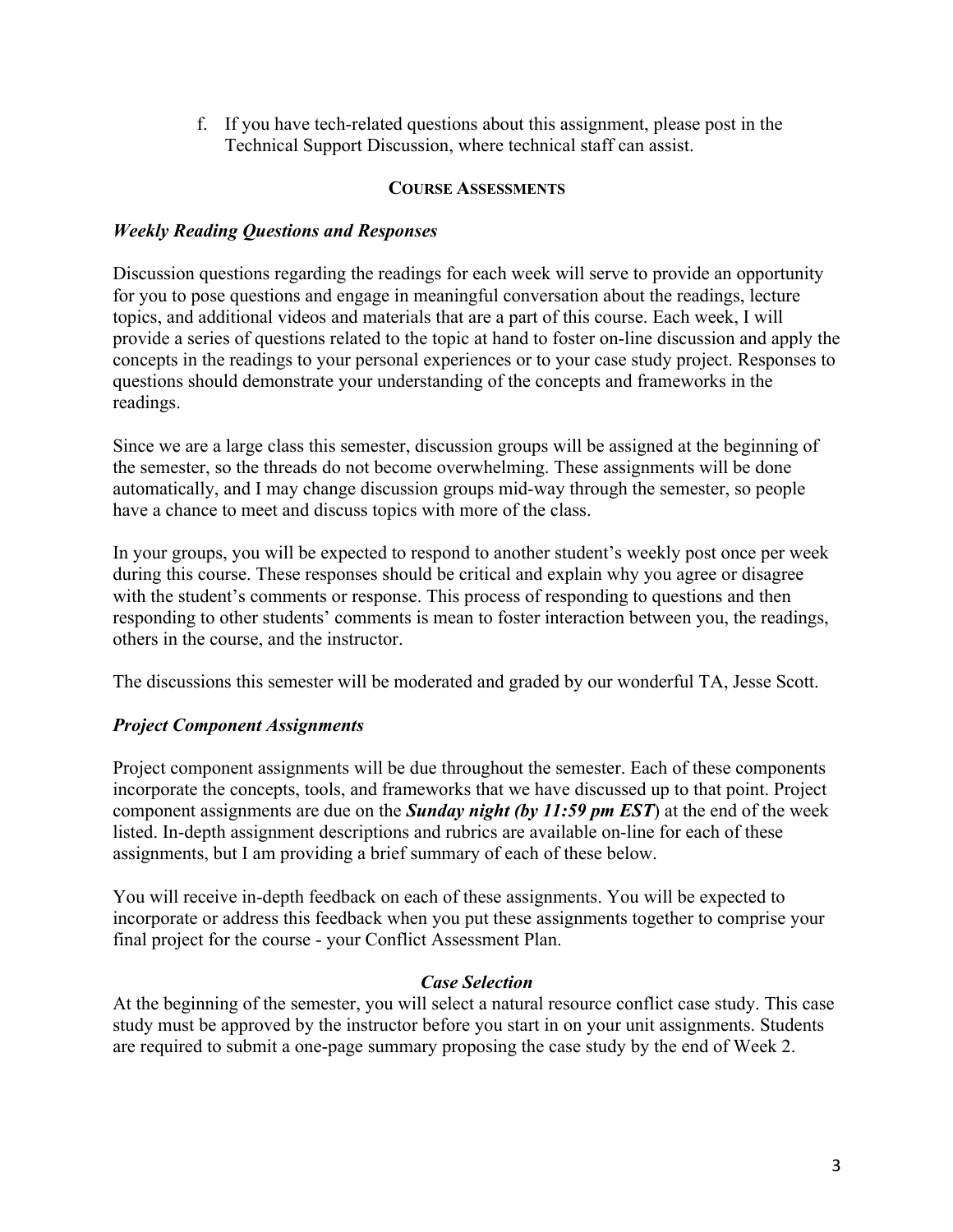#### *Conflict History and Case Study Overview*

Along with a summary of your conflict case study, this portion of the project will provide background in the context of the dispute's history and setting, the issues being addressed, and the management approaches that have been used in the past. Please include a reference section with citations for the sources of any of your information at the end.

#### *Stakeholder Analysis/Conflict Parties*

This portion of the project will provide an overview of the primary, secondary, and peripheral stakeholders and will also apply the Realms and Concepts of Value to your case study. Additional information on this assignment will be available on-line. Please turn this in with your case selection and conflict history/case study overview. Add to the reference section as necessary.

#### *Interviews*

During the semester, you will interview three people (stakeholders) that represent different perspectives in your conflict case study. *Due to ongoing social distancing issues, these should be conducted either using physical distancing or by phone or Zoom*. In-depth interviews are critical in providing rich detail, context, and new information regarding natural resource conflicts. They can also provide an opportunity to cross-check information and sort out differences in perceptions of the situation.

Please outline who you plan to interview and explain their "side" of the conflict, why they are a good stakeholder to include, and the questions you plan to ask.

#### *Issues Analysis of Case Study*

This portion of the project will explore the dynamics of the dispute in your case study. As you follow the dispute and learn about its history, is it rapidly escalating, involving more. You will describe the different interests and positions of three stakeholders within your case study (at least two stakeholders should be from different perspectives). Then you will group the different issues in order to identify the differences in perception, values, and interests motivating each party.

#### *Constraints / Opportunities to Applying Collaboration*

From interviews and research on the conflict, different stakeholders, issue analysis, etc., you should think about potential opportunities for mutual gain, if the parties were to enter negotiations. In addition, the assessor should also note potential obstacles to reaching agreement. These might include issues where mutual gain does not seem possible (e.g., strongly held, mutually exclusive opinions on the same high-priority issue), deeply entrenched positions, etc. Think about the parties' incentives to collaborate, to compete, to learn. What do you think are or could be the parties' BATNAs? What are the mutual gain options (opportunities for mutually beneficial improvements), such as expanding the pie, nonspecific compensation, logrolling, bridging, fractionation, and cost cutting (if applicable)?

If you are not able to answer or expand on an area regarding constraints and opportunities for applying collaboration, you can state this but should also mention what you think may be or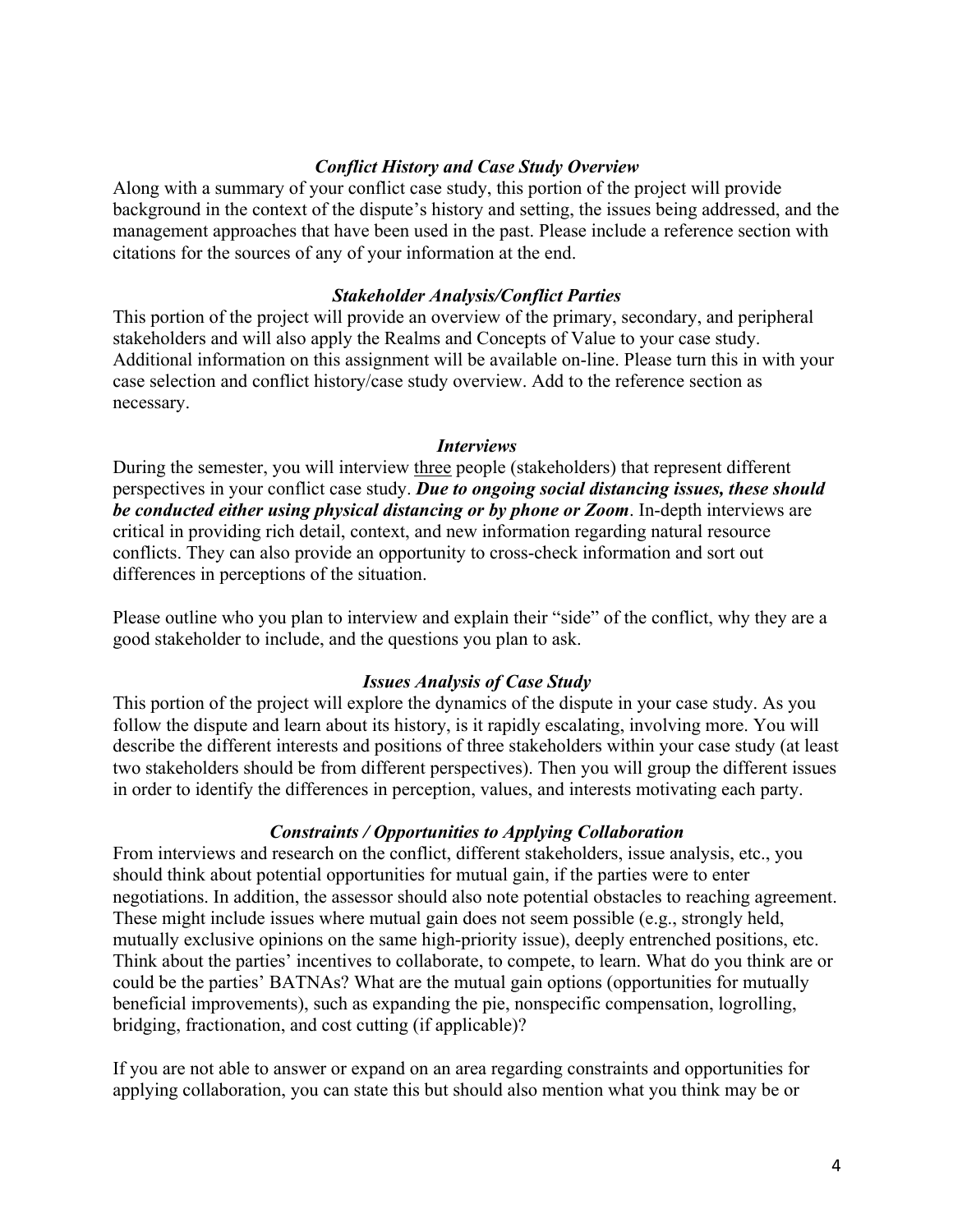could be a constraint or opportunity, based on the information you have and drawing from the reading and/or lecture notes.

## *Mapping Areas of Agreement and Disagreement*

In this assignment, you will create a matrix of areas of disagreement and agreement between the sides. With your matrix, on one axis are listed the issues in contention, on the other axis are listed the stakeholder groups. You can place either  $X$ 's – indicating that the issue is a primary concern for a stakeholder group – or numbers from 1-5 – indicating the relative importance of the issue to the group. (Please see Ch. 2: Susskind et al. 1999. The Consensus Building Handbook. pg. 117-118 for an example and further explanation if needed).

Here you should be able to point out where stakeholders' interests overlap and where they depart and identify potential barriers to agreement or areas of agreement. Along with the matrix, please include a brief narrative that explains the agreements and disagreements in your case.

## *Summary of Interviews*

This assignment will include a summary of three interviews with stakeholders from differing sides:

- Indicate the people who were interviewed, the date they were interviewed
- Include an outline of the questions asked
- Summarize the major points of the interview responses

Taken from: Susskind et al. 1999. The Consensus Building Handbook, here are some tips on questions to ask:

*All interviews should include some variation on the following questions:*

- What is the history of the conflict?
- What issues relating to the situation are important to you, and why
- What other individuals or organizations have a stake in the situation?
- What are the interests and concerns of those individuals or organizations, as you see them?
- Would you be willing to engage in a consensus building effort designed to address this situation?

*Additional questions:*

- What are your main concerns?
- Who are the other key players?
- The interviewee's exact involvement in the conflict
- What the interviewee thinks of the other parties
- What the interviewee doesn't think is important
- The names and organizational affiliations of people mentioned by the interviewee
- Whether the interviewee thinks the media are interested in the issues
- Please explain all acronyms
- Include the person's status within his or her organization, and information about nonwork affiliations

## *Final Conflict Assessment Plan*

This final project for the course provides an opportunity for students to apply concepts from throughout the semester towards an in-depth analysis of their natural resource conflict case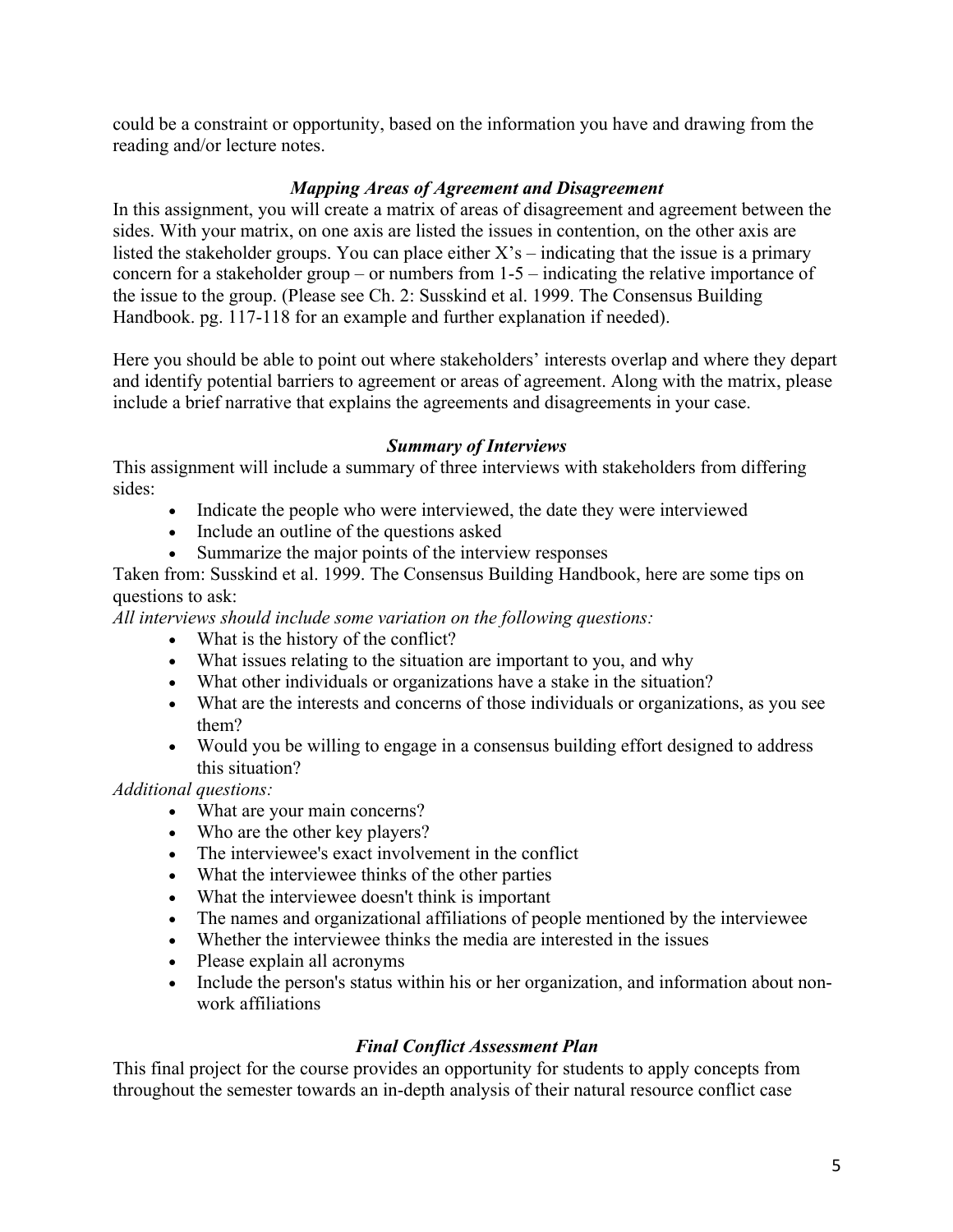study. This project allows students to take a practical approach to applying concepts and methods learned in this course to analyze a local natural resource conflict, evaluate different components of the conflict, and recommend whether or not a collaborative or negotiation process should proceed, based on the information you were able to obtain.

There will be two parts of the Conflict Assessment. The paper portion will include your unit application assessments along with additional conflict analysis in the form of a report. You will also create a three-minute video summary of your case study using the VoiceThread application.

| <b>GRADING</b>                                                                  |                                              |  |  |
|---------------------------------------------------------------------------------|----------------------------------------------|--|--|
| <b>Assignment</b>                                                               | <b>Possible Points</b>                       |  |  |
| VoiceThread introduction video                                                  | 10 points                                    |  |  |
| Responses to weekly reading questions ( $n=8$ )<br>weeks at 10 points per week) | 80 points                                    |  |  |
| Responses to student comments ( $n=8$ weeks at 10<br>points per week)           | 80 points                                    |  |  |
| <b>Unit Application Assignments</b>                                             |                                              |  |  |
| Case selection (1 page)                                                         | 10 points                                    |  |  |
| Conflict history and case study overview                                        | 25 points                                    |  |  |
| Stakeholder analysis/Conflict parties                                           | 25 points                                    |  |  |
| Interview info                                                                  | 10 points                                    |  |  |
| Issues analysis                                                                 | 25 points                                    |  |  |
| Constraints and opportunities to applying<br>collaboration                      | 25 points                                    |  |  |
| Mapping areas of agreement and disagreement                                     | 20 points                                    |  |  |
| Summary of interviews                                                           | 10 points                                    |  |  |
| Conflict assessment plan paper                                                  | 100 points                                   |  |  |
| VoiceThread presentation and summary of case                                    | 20 points                                    |  |  |
|                                                                                 | <b>Total Points Available</b> = $440$ points |  |  |

*Final Grade Calculations*

| $\mathsf{A}$ | 396 and above |      | 308-329       |
|--------------|---------------|------|---------------|
| $B+$         | 374-395       | $D+$ | 286-307       |
| -R           | 352-373       |      | 264-285       |
| $C+$         | 330-351       | F.   | 263 and below |
|              |               |      |               |

#### *POLICIES AND REQUIREMENTS*

This course plan and syllabus are subject to change in response to student and instructor needs. Any changes will be clearly communicated in advance through Canvas.

## *Late Submissions & Make-up Requests*

It is the responsibility of the student to access on-line lectures, readings, quizzes, and exams and to maintain satisfactory progress in the course. Requirements for class attendance and make-up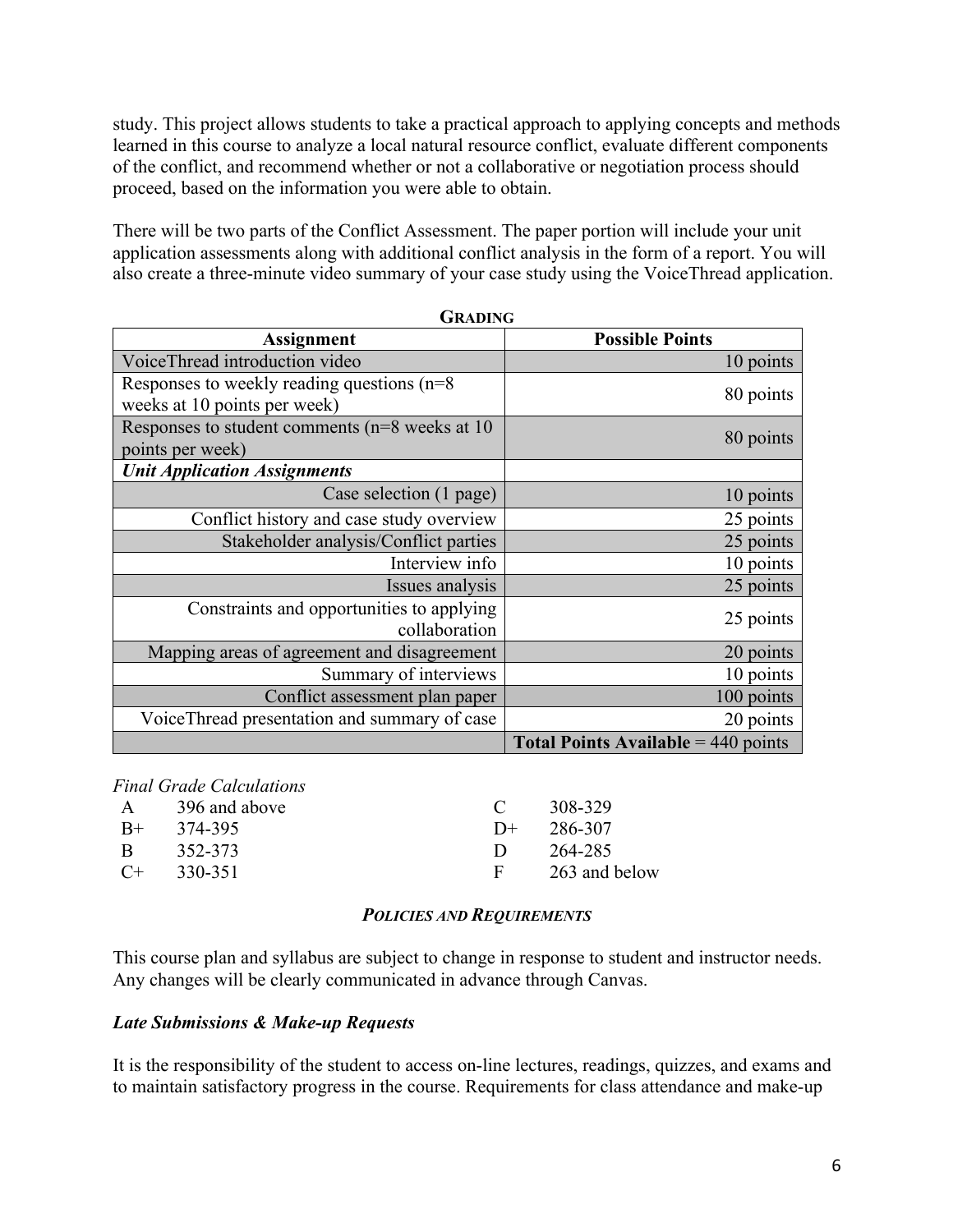exams, assignments and other work are consistent with university policies that can be found at: https://catalog.ufl.edu/ugrad/current/regulations/info/attendance.aspx Computer or other hardware failures, except failure of the UF e-Learning system, will not excuse students for missing assignments. Any late submissions due to technical issues MUST be accompanied by the ticket number received from the Helpdesk when the problem was reported to them. The ticket number will document the time and date of the problem. You MUST e-mail your instructor within 24 hours of the technical difficulty if you wish to request consideration. For computer, software compatibility, or access problems call the HELP DESK phone number— 352-392-HELP = 352- 392-4357 (option 2).

#### *Communication Courtesy and Professionalism*

Just as in any professional environment, meaningful and constructive dialogue is expected in this class and requires a degree of mutual respect, willingness to listen, and tolerance of opposing points of view. **Respect for individual differences and alternative viewpoints will be maintained in this class at all times.** All members of the class are expected to follow rules of common courtesy, decency, and civility in all interactions. Failure to do so will not be tolerated and may result in loss of participation points and/or referral to the Dean of Students' Office.

#### *Semester Evaluation Process*

Student assessment of instruction is an important part of efforts to improve teaching and learning. **At approximately the mid-point of the semester**, the School of Forest, Fisheries, & Geomatics Sciences will request anonymous feedback on student satisfaction on various aspects of this course. These surveys will be sent out through Canvas and are not required but encouraged. This is not the UF Faculty Evaluation! **At the end of the semester**, students are expected to provide professional and respectful feedback on the quality of instruction in this course by completing course evaluations online via GatorEvals. Guidance on how to give feedback in a professional and respectful manner is available at https://gatorevals.aa.ufl.edu/students/. Students will be notified when the evaluation period opens, and can complete evaluations through the email they receive from GatorEvals, in their Canvas course menu under GatorEvals, or via https://ufl.bluera.com/ufl/. Summaries of course evaluation results are available to students at https://gatorevals.aa.ufl.edu/public-results/.

#### *Academic Honesty Policy*

As a student at the University of Florida, you have committed yourself to uphold the Honor Code, which includes the following pledge: *"We, the members of the University of Florida community, pledge to hold ourselves and our peers to the highest standards of honesty and integrity.*"

You are expected to exhibit behavior consistent with this commitment to the UF academic community, and on all work submitted for credit at the University of Florida, the following pledge is either required or implied*: "On my honor, I have neither given nor received unauthorized aid in doing this assignment."*

It is assumed that you will complete all work independently in each course unless them instructor provides explicit permission for you to collaborate on course tasks (e.g. assignments,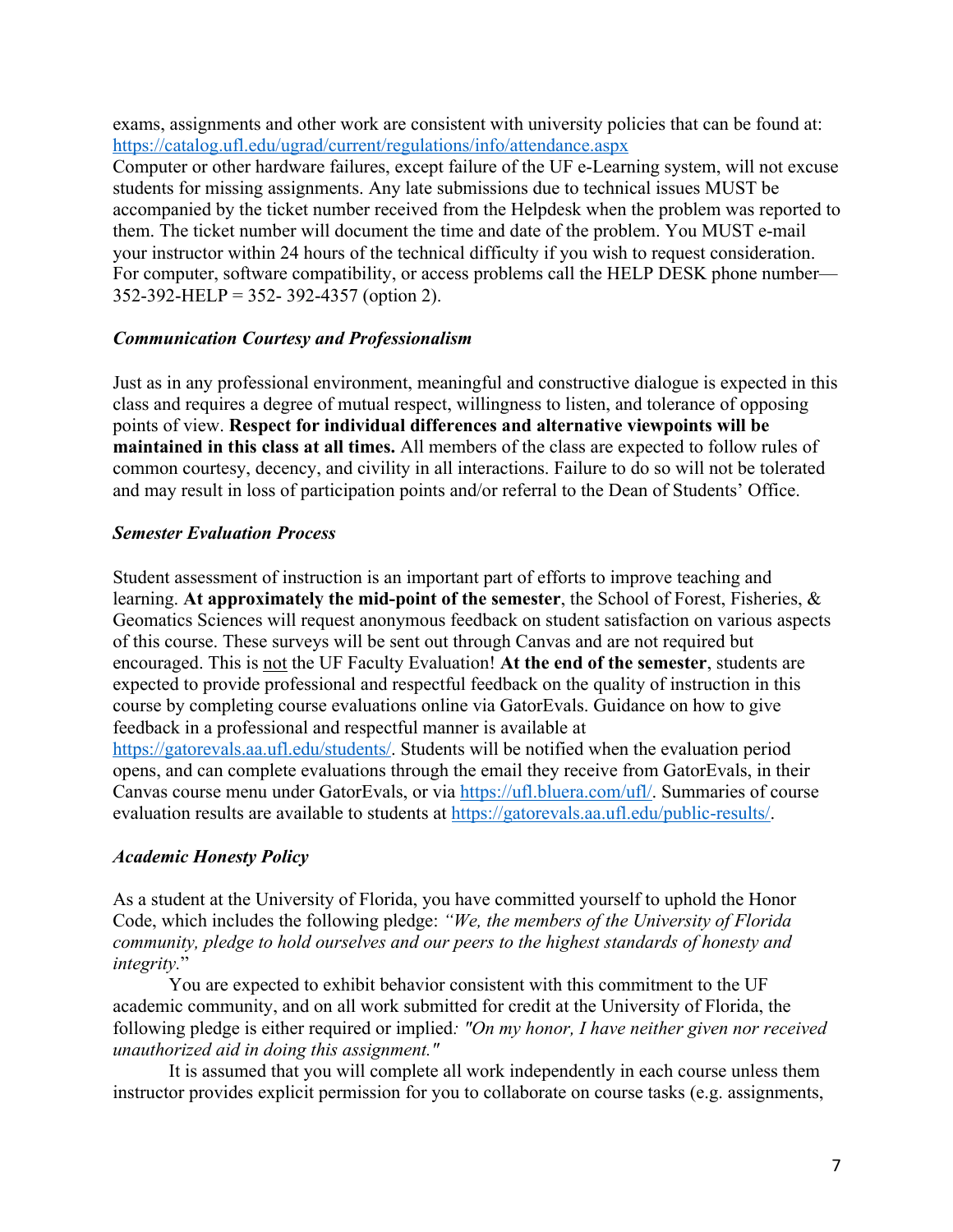papers, quizzes, exams). Furthermore, as part of your obligation to uphold the Honor Code, you should report any condition that facilitates academic misconduct or appropriate personnel. It is your individual responsibility to know and comply with all university policies and procedures regarding academic integrity and the Student Honor Code. Violations of the Honor Code at the University of Florida will not be tolerated.

Violations will be reported to the Dean of Students Office for consideration of disciplinary action. For more information regarding the Student Honor Code, please see: http://www.dso.ufl.edu/sccr/process/student-conduct-honor-code.

## *Inclusive Learning Environment*

This course embraces the University of Florida's Non-Discrimination Policy, which reads, *The University shall actively promote equal opportunity policies and practices conforming to laws against discrimination. The University is committed to nondiscrimination with respect to race, creed, color, religion, age, disability, sex, sexual orientation, gender identity and expression, marital status, national origin, political opinions or affiliations, genetic information and veteran status as protected under the Vietnam Era Veterans' Readjustment Assistance Act.*

If you have questions or concerns about your rights and responsibilities for inclusive learning environment, please see the instructor or refer to the Office of Multicultural & Diversity Affairs website: http://multicultural.ufl.edu.

## *Services for Students with Disabilities*

The Disability Resource Center coordinates the needed accommodations of students with disabilities. This includes registering disabilities, recommending academic accommodations within the classroom, accessing special adaptive computer equipment, providing interpretation services and mediating faculty-student disability related issues. Students requesting classroom accommodation must first register with the Dean of Students Office. The Dean of Students Office will provide documentation to the student who must then provide this documentation to the Instructor when requesting accommodation. 0001 Reid Hall, 352-392-8565, www.dso.ufl.edu/drc/

## *Software Use*

All faculty, staff and students of the university are required and expected to obey the laws and legal agreements governing software use. Failure to do so can lead to monetary damages and/or criminal penalties for the individual violator. Because such violations are also against university policies and rules, disciplinary action will be taken as appropriate.

## *CAMPUS HELPING RESOURCES*

For issues with technical difficulties for e-learning in Canvas, please post your question to the Technical Help Discussion in your course, or contact the UF Help Desk at:

- Learning-support@ufl.edu | (352) 392-HELP select option 2 | http://elearning.ufl.edu
- Library Help Desk support http://cms.uflib.ufl.edu/ask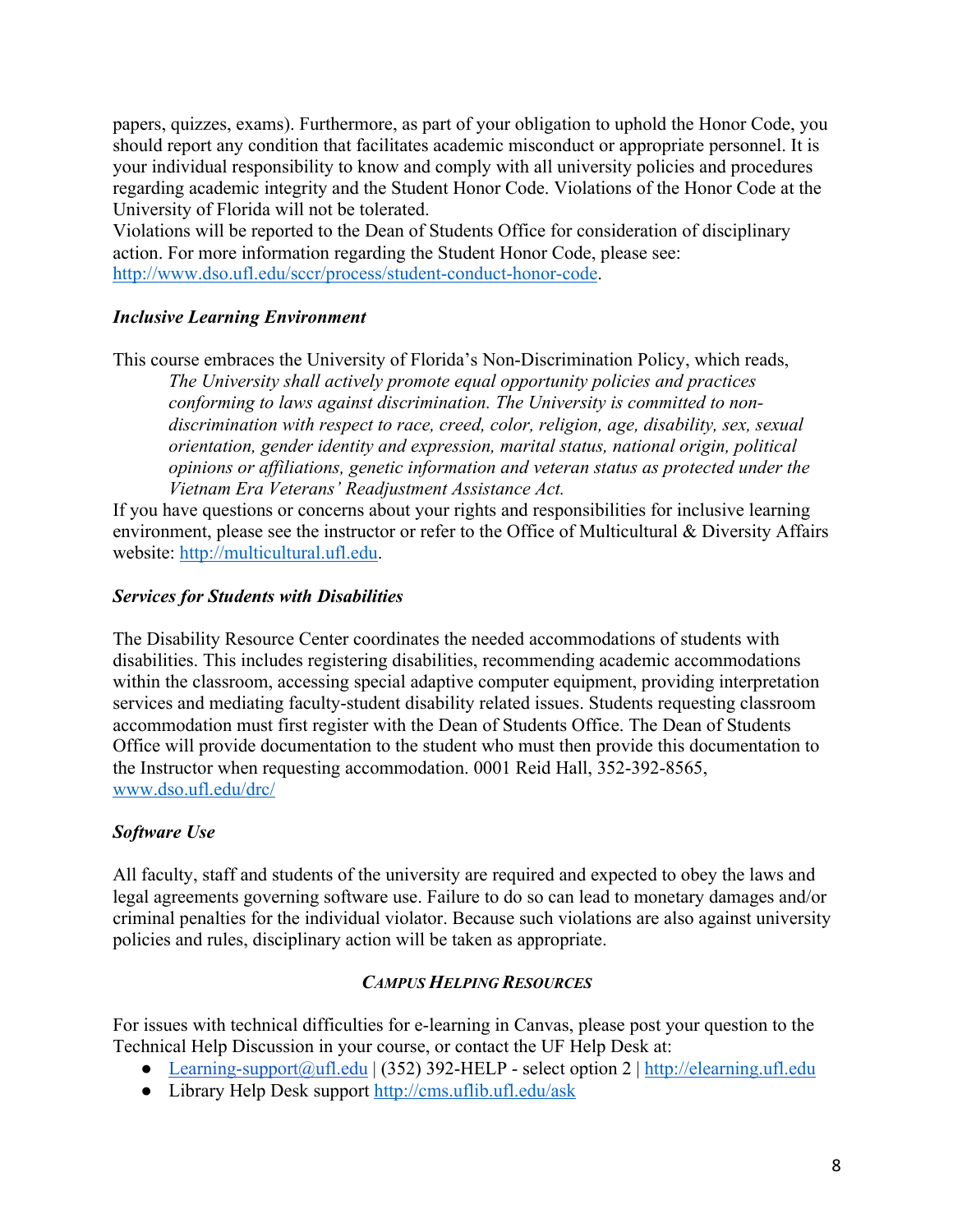• SFFGS Academic Hub https://ufl.instructure.com/courses/303721

## *Student Life, Wellness, and Counseling Help*

Students experiencing crises or personal problems that interfere with their general well-being are encouraged to utilize the university's counseling resources. The Counseling & Wellness Center provides confidential counseling services at no cost for currently enrolled students. Resources are available on campus for students having personal problems or lacking clear career or academic goals, which interfere with their academic performance.

- Counseling and Wellness resources http://www.counseling.ufl.edu/cwc/
- U Matter, We Care http://www.umatter.ufl.edu/
- Career Connections Center http://career.ufl.edu/
- Other resources are available at http://www.distance.ufl.edu/getting-help for online students.

## *Student Complaint Process*

The School of Forest, Fisheries, & Geomatics Sciences cares about your experience and we will make every effort to address course concerns. We request that our online students complete a course satisfaction survey each semester, which is a time for you to voice your thoughts on how your course is being delivered. You can also submit feedback anytime.

If you have a more urgent concern, your first point of contact should be the Academic Coordinator or the Graduate/Undergraduate Coordinator for the program offering the course. You may also submit a complaint directly to UF administration:

- Students in online courses: http://www.distance.ufl.edu/student-complaint-process
- Students in face-to-face courses: https://sccr.dso.ufl.edu/policies/student-honor-codestudent-conduct-code/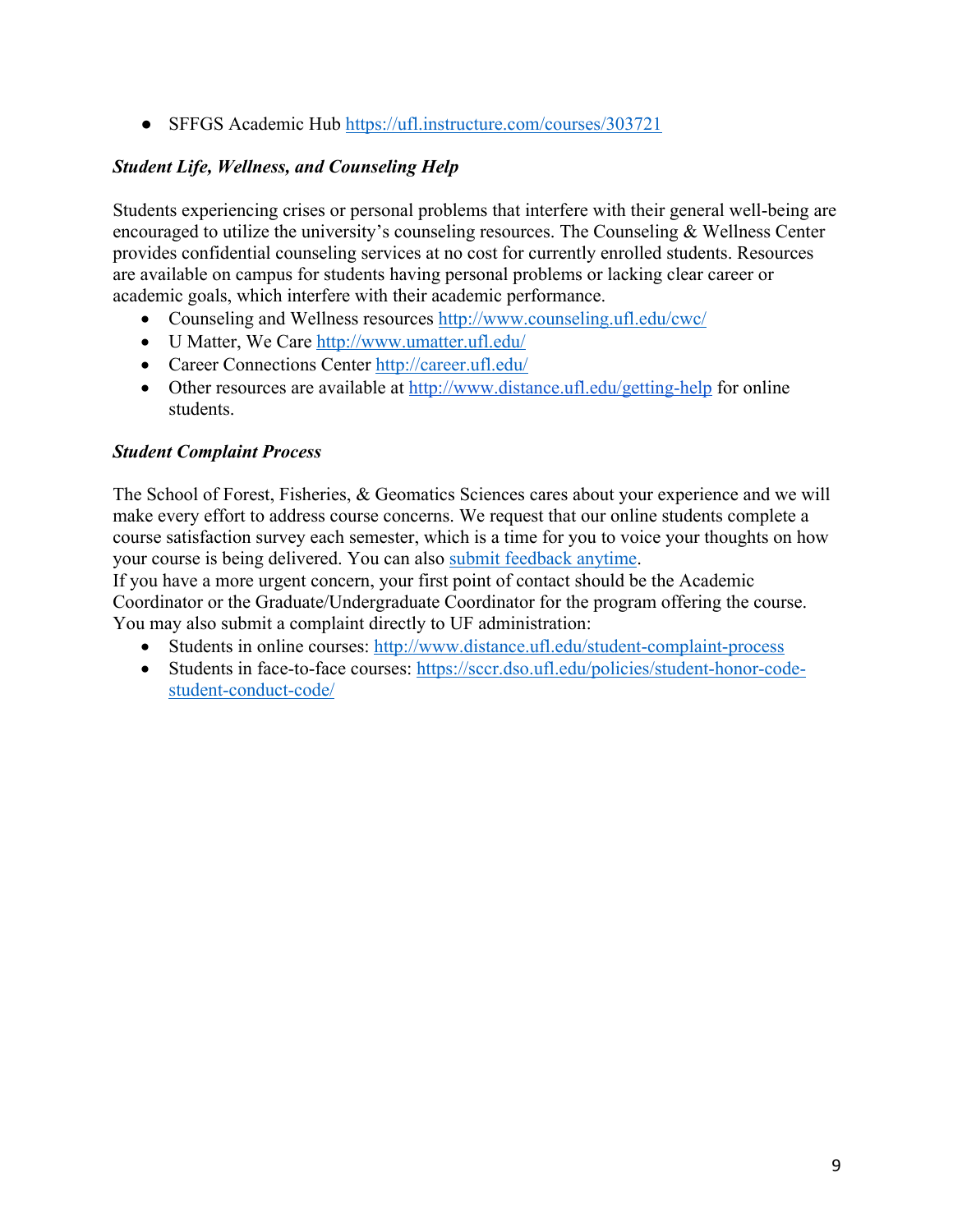## **Course Schedule**

| Week                              | Unit                                                            | <b>Readings and Assignments</b>                                                                                                                                                                                                                                                                                                                                          |
|-----------------------------------|-----------------------------------------------------------------|--------------------------------------------------------------------------------------------------------------------------------------------------------------------------------------------------------------------------------------------------------------------------------------------------------------------------------------------------------------------------|
| 1<br>May 10                       | The Nature of Conflict                                          | Fisher. 2011. Fishers of Nation's Largest Salmon Run<br>Fight Proposed Mine.<br>Watch short YouTube video on the Pebble Mine issue<br>(Canvas link)<br>*Weekly reading question response and response to<br>student comments due<br>*VoiceThread introductions due by Sunday May 15 <sup>th</sup>                                                                        |
| $\mathbf{2}$<br>May 16            | <b>Conflict Management</b>                                      | Carpenter & Kennedy Chapter 2: "Dealing with Conflict<br>Productively" (p. 18-29)<br>Bar-Tal: Sociopsychological Foundations of Intractable<br>Conflicts<br>Case Study: "Big Game Damage to Agriculture" (pg. 43 –<br>46)<br>*1-page case study proposal due by Sunday May 22 <sup>nd</sup><br>*Weekly reading question response and response to<br>student comments due |
| $\mathbf{3}$<br>May 23            | Introduction to Conflict and<br><b>Collaboration Assessment</b> | Wondolleck & Yafee. 2003. Ch. 3 The Challenge of<br>Collaboration<br>The Consensus Building Handbook Ch 2 (p. 100 - p.120)<br>up to Phase 4)<br>*Weekly reading question response and response to<br>student comments due                                                                                                                                                |
| $\overline{\mathbf{4}}$<br>May 31 | Power and Trust                                                 | Davenport et al. 2007 Building trust with Natural<br>Resource Management<br>Winter et al. 2004 Examining social trust in fuels<br>management strategies<br>* Conflict History and Case Study Overview due by<br>June 5 <sup>th</sup>                                                                                                                                     |
| 5<br>June 6                       | Stakeholders and Values                                         | Trainor. 2006. Realms of Value<br>Interviewing section in Carpenter & Kennedy (p. 77-84)<br>*Assignment 2: Stakeholder Analysis / Conflict Parties<br>due by June 12 <sup>th</sup>                                                                                                                                                                                       |
| 6<br>June 13                      | Framing and Reframing                                           | Elliot et al. 2003. Ch. 1 (p. 11-34) Framing of<br>environmental disputes<br>Gray. 2004. Strong opposition: frame-based resistance to<br>collaboration<br>YouTube video on Mountaintop removal<br>*Weekly reading question response and response to<br>student comments due<br>*Interview info (who and why & question outline) due<br>by June 19 <sup>th</sup>          |